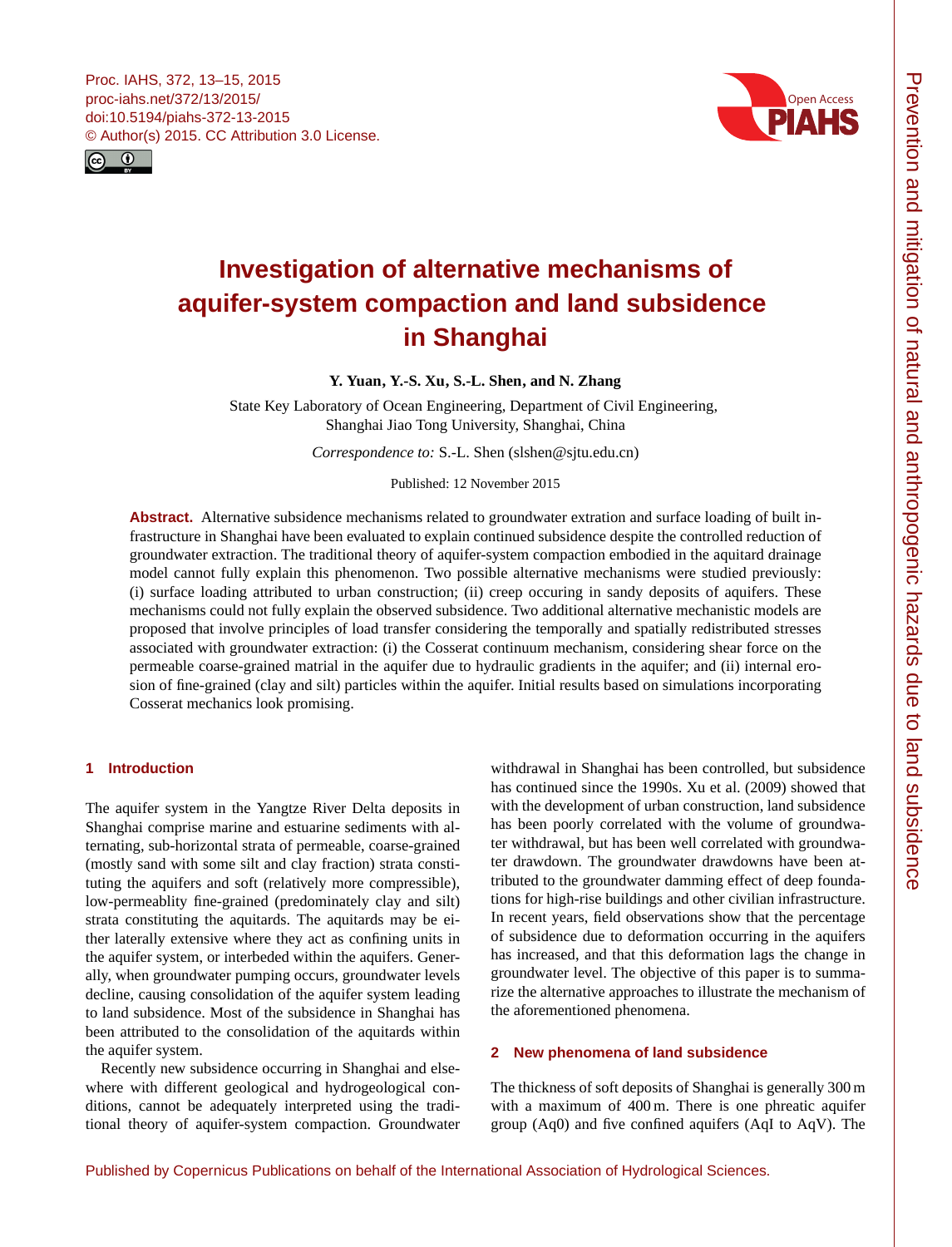

**Figure 1.** Pie chart of deformation of each aquifer in Shanghai (Data from Wei et al., 2010a).



**Figure 2.** Groundwater level and deformation of AqIV in Yangpu district, Shanghai (Data from Wei et al., 2010b).

aquifers are separated by six aquitards (AdI to AdVI) (Xu et al., 2009). Historical land subsidence in Shanghai, which is mainly due to groundwater withdrawal from AqII to AqV, has been officially recorded since 1921. Land subsidence was controlled in the 1970s after some measurements were taken. The subsidence rate in the urban center increased again under the same conditions of groundwater withdrawal in the late 1980s. The average subsidence rate during 1996–2005 was four times of the rate during 1972–1988. Figure 1 shows the percentage of the deformation of each aquifer and all of the aquitards to the total land subsidence during 1980–2000. The increasing percentage of subsidence caused by deformation of aquifers during 1996–2000 is attributed mostly to deformation occurring in AqIV. Fig. 2 shows the variations of deformation and groundwater level of AqIV in Yangpu District, which is located in the urban center of Shanghai. As shown in Fig. 2, deformation of AqIV lags the recovery of groundwater level.

#### **3 Mechanism of land subsidence**

## 3.1 Urbanization-induced land subsidence

Much infrastructures has been constructed in Shanghai since the 1990s. Studies of recent accelerated subsidence associated with urbanization point to two main causes: (i) the additional stresses caused by the building loads; (ii) the reduction



**Figure 3.** Comparison of simulated deformation using Cosserat mechanics to measured deformation of AqIV at Laodong Park (modified from Shen et al., 2013).

of recharged groundwater volume due to the cut-off effect imposed by underground structures penetrating the shallow portion of the aquifer system on groundwater flow. The cutoff effect influences only the deformation of the upper strata overlying AqII. It cannot explain the continuous deformation mechanism of the deeper aquifers (e.g. AqIV).

#### 3.2 Deformation of the sand

The compaction of the aquitards due to the drawdown of the groundwater level has been considered the main factor causing land subsidence. However, situ data collected over the past twenty years indicate that deformation of the aquifers cannot be ignored and has become significant.

It was proposed to be the impact of the silt particles in the sand strata. Wang et al. (2010) concluded sand creep to be mainly responsible for the land subsidence. But the sand creep in aquifer could not create such scale of aquifer compaction. Thus, the sand creep theory can be used to illustrate the new phenomenon of the land subsidence to a degree. Some researchers proposed that deformation creep of sand just partly explained the magnitude and timing of the subsidence, that the deformation and subsidence lagged the recovery of the groundwater level (Zhang et al., 2007).